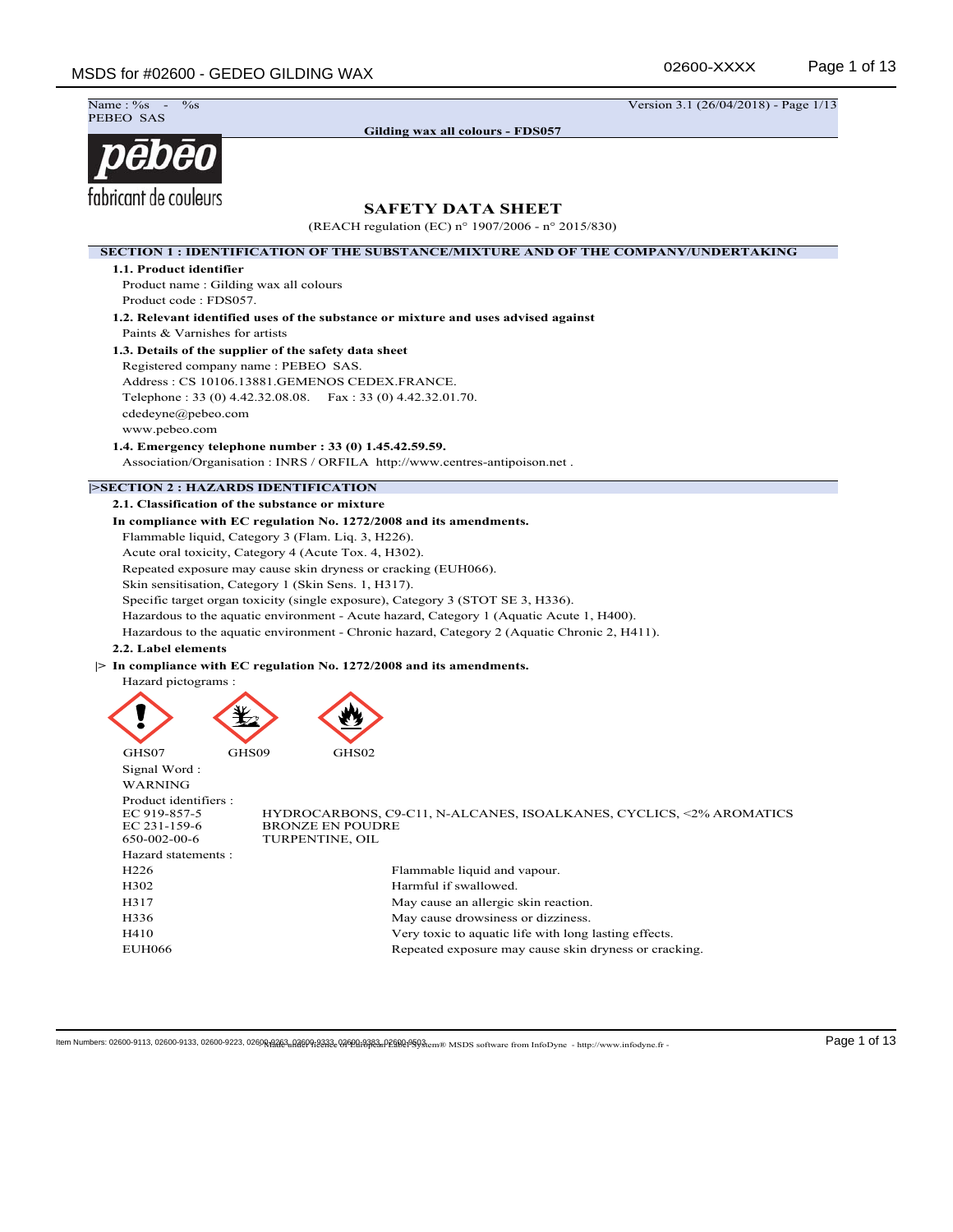| Name: $\%s$ -<br>$\%$ s                                   |                                                                                                                                                                                                                                           |  | Version 3.1 (26/04/2018) - Page 2/13 |  |  |  |  |
|-----------------------------------------------------------|-------------------------------------------------------------------------------------------------------------------------------------------------------------------------------------------------------------------------------------------|--|--------------------------------------|--|--|--|--|
| PEBEO SAS                                                 |                                                                                                                                                                                                                                           |  |                                      |  |  |  |  |
|                                                           | Gilding wax all colours - FDS057                                                                                                                                                                                                          |  |                                      |  |  |  |  |
|                                                           |                                                                                                                                                                                                                                           |  |                                      |  |  |  |  |
| Precautionary statements - General :                      |                                                                                                                                                                                                                                           |  |                                      |  |  |  |  |
| P <sub>102</sub>                                          | Keep out of reach of children.                                                                                                                                                                                                            |  |                                      |  |  |  |  |
| Precautionary statements - Storage :                      |                                                                                                                                                                                                                                           |  |                                      |  |  |  |  |
| P405                                                      | Store locked up.                                                                                                                                                                                                                          |  |                                      |  |  |  |  |
| 2.3. Other hazards                                        |                                                                                                                                                                                                                                           |  |                                      |  |  |  |  |
|                                                           | The mixture does not contain substances classified as 'Substances of Very High Concern' (SVHC) $\ge$ = 0.1% published by the<br>European CHemicals Agency (ECHA) under article 57 of REACH: http://echa.europa.eu/fr/candidate-list-table |  |                                      |  |  |  |  |
| regulations EC 1907/2006.                                 | The mixture fulfils neither the PBT nor the vPvB criteria for mixtures in accordance with annexe XIII of the REACH                                                                                                                        |  |                                      |  |  |  |  |
|                                                           | <b>ESECTION 3 : COMPOSITION/INFORMATION ON INGREDIENTS</b>                                                                                                                                                                                |  |                                      |  |  |  |  |
| 3.2. Mixtures                                             |                                                                                                                                                                                                                                           |  |                                      |  |  |  |  |
| Composition :                                             |                                                                                                                                                                                                                                           |  |                                      |  |  |  |  |
| Identification<br>$\frac{9}{6}$<br>(EC) 1272/2008<br>Note |                                                                                                                                                                                                                                           |  |                                      |  |  |  |  |

| Identification                       | (EC) 1272/2008             | Note              | $\frac{0}{6}$                 |
|--------------------------------------|----------------------------|-------------------|-------------------------------|
| CAS: 64742-48-9                      | GHS07, GHS08, GHS02        | $\lceil 1 \rceil$ | $25 \le x \% \le 50$          |
| EC: 919-857-5                        | Dgr                        |                   |                               |
| REACH: 01-2119463258-33              | Flam. Liq. 3, H226         |                   |                               |
|                                      | Asp. Tox. 1, H304          |                   |                               |
| HYDROCARBONS, C9-C11, N-ALCANES,     | STOT SE 3, H336            |                   |                               |
| ISOALKANES, CYCLICS, <2% AROMATICS   | EUH:066                    |                   |                               |
| CAS: 7440-50-8                       | GHS07. GHS09               | [1]               | $25 \le x \% \le 50$          |
| $EC: 231-159-6$                      | Wng                        |                   |                               |
|                                      | Acute Tox. 4, H302         |                   |                               |
| <b>BRONZE EN POUDRE</b>              | Aquatic Chronic 2, H411    |                   |                               |
|                                      | Aquatic Acute 1, H400      |                   |                               |
|                                      | $M$ Acute = 1              |                   |                               |
| INDEX: 030-001-01-9                  | GHS09                      | [1]               | $10 \le x \frac{9}{6} \le 25$ |
| CAS: 7440-66-6                       | Wng                        |                   |                               |
| EC: 231-175-3                        | Aquatic Acute 1, H400      |                   |                               |
|                                      | $M$ Acute = 1              |                   |                               |
| ZINC POWDER - ZINC DUST (STABILISED) | Aquatic Chronic 1, H410    |                   |                               |
|                                      | $M$ Chronic = 1            |                   |                               |
| INDEX: 650-002-00-6                  | GHS02, GHS08, GHS07, GHS09 | [1]               | $2.5 \le x \frac{9}{6} < 10$  |
| CAS: 8006-64-2                       | Dgr                        |                   |                               |
| EC: 232-350-7                        | Flam. Liq. 3, H226         |                   |                               |
|                                      | Acute Tox. 4, H332         |                   |                               |
| TURPENTINE, OIL                      | Acute Tox. 4, H312         |                   |                               |
|                                      | Acute Tox. 4, H302         |                   |                               |
|                                      | Asp. Tox. 1, H304          |                   |                               |
|                                      | Eye Irrit. 2, H319         |                   |                               |
|                                      | Skin Irrit. 2, H315        |                   |                               |
|                                      | Skin Sens. 1, H317         |                   |                               |
|                                      | Aquatic Chronic 2, H411    |                   |                               |

(Full text of H-phrases: see section 16)

**Information on ingredients :**

[1] Substance for which maximum workplace exposure limits are available.

# **SECTION 4 : FIRST AID MEASURES**

As a general rule, in case of doubt or if symptoms persist, always call a doctor.

NEVER induce swallowing by an unconscious person.

#### **4.1. Description of first aid measures**

**In the event of exposure by inhalation :**

In the event of massive inhalation, remove the person exposed to fresh air. Keep warm and at rest.

If the person is unconscious, place in recovery position. Notify a doctor in all events, to ascertain whether observation and supportive hospital care will be necessary.

If breathing is irregular or has stopped, effect mouth-to-mouth resuscitation and call a doctor.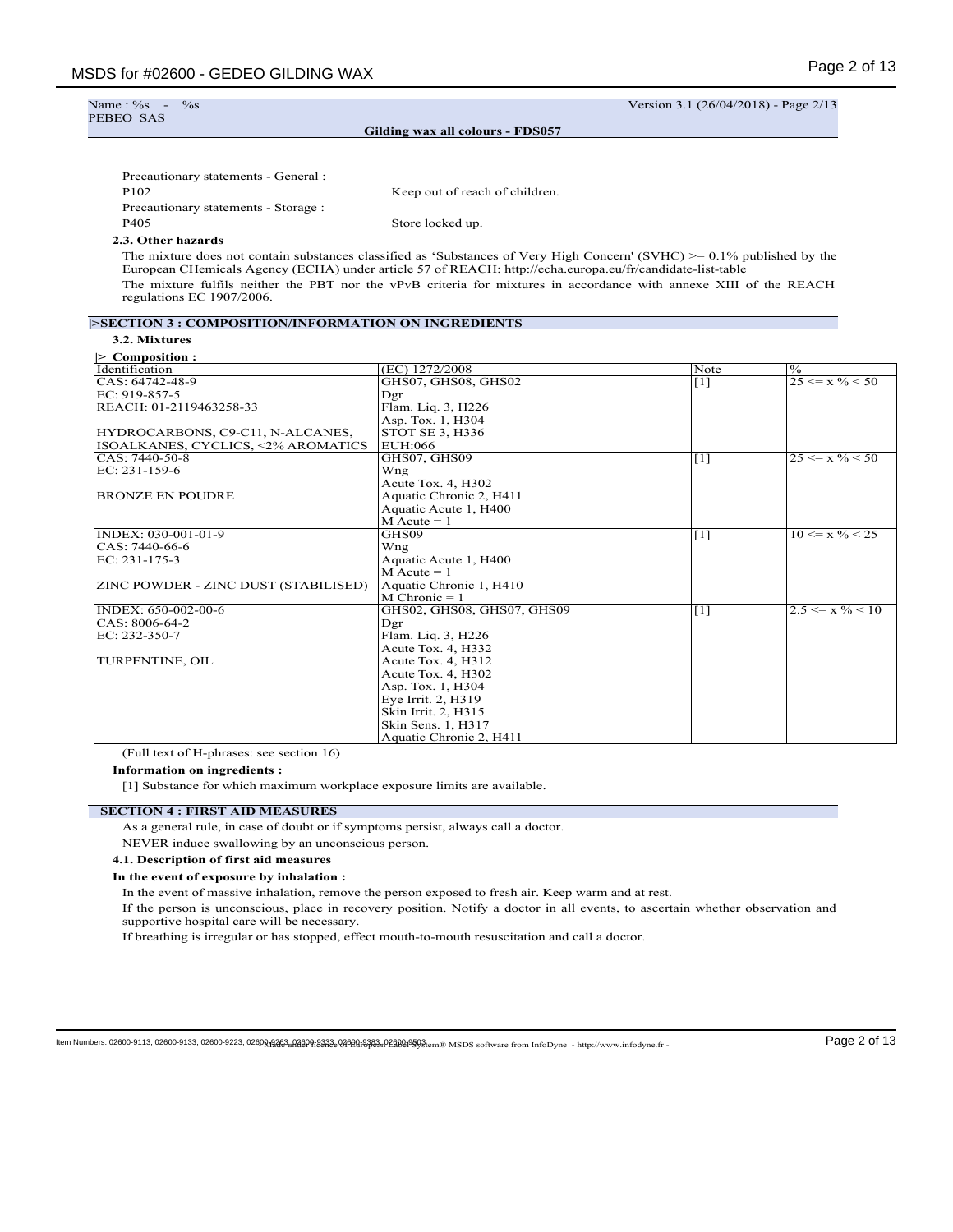| Name: $\%s$ -<br>$\%$ s                               | Version 3.1 (26/04/2018) - Page 3/13                                                                                                                                                              |
|-------------------------------------------------------|---------------------------------------------------------------------------------------------------------------------------------------------------------------------------------------------------|
| PEBEO SAS                                             | Gilding wax all colours - FDS057                                                                                                                                                                  |
|                                                       |                                                                                                                                                                                                   |
| In the event of splashes or contact with eyes :       | Wash thoroughly with fresh, clean water for 15 minutes holding the eyelids open.                                                                                                                  |
| In the event of splashes or contact with skin:        |                                                                                                                                                                                                   |
|                                                       | Remove contaminated clothing and wash the skin thoroughly with soap and water or a recognised cleaner.                                                                                            |
|                                                       | Watch out for any remaining product between skin and clothing, watches, shoes, etc.                                                                                                               |
|                                                       | In the event of an allergic reaction, seek medical attention.<br>If the contaminated area is widespread and/or there is damage to the skin, a doctor must be consulted or the patient transferred |
| to hospital.                                          |                                                                                                                                                                                                   |
| In the event of swallowing:                           |                                                                                                                                                                                                   |
| Do not give the patient anything orally.              |                                                                                                                                                                                                   |
| activated medical charcoal and consult a doctor.      | In the event of swallowing, if the quantity is small (no more than one mouthful), rinse the mouth with water, administer                                                                          |
|                                                       | Keep the person exposed at rest. Do not force vomiting.<br>Seek medical attention immediately, showing the label.                                                                                 |
|                                                       | If swallowed accidentally, call a doctor to ascertain whether observation and hospital care will be necessary. Show the label.                                                                    |
|                                                       | 4.2. Most important symptoms and effects, both acute and delayed                                                                                                                                  |
| No data available.                                    |                                                                                                                                                                                                   |
|                                                       | 4.3. Indication of any immediate medical attention and special treatment needed                                                                                                                   |
| No data available.                                    |                                                                                                                                                                                                   |
| <b>SECTION 5: FIREFIGHTING MEASURES</b>               |                                                                                                                                                                                                   |
| Flammable.                                            | Chemical powders, carbon dioxide and other extinguishing gas are suitable for small fires.                                                                                                        |
| 5.1. Extinguishing media                              |                                                                                                                                                                                                   |
|                                                       | Keep packages near the fire cool, to prevent pressurised containers from bursting.                                                                                                                |
| <b>Suitable methods of extinction</b>                 |                                                                                                                                                                                                   |
| In the event of a fire, use :                         |                                                                                                                                                                                                   |
| - sprayed water or water mist                         |                                                                                                                                                                                                   |
|                                                       | - water with AFFF (Aqueous Film Forming Foam) additive                                                                                                                                            |
| - halon                                               |                                                                                                                                                                                                   |
| - foam                                                |                                                                                                                                                                                                   |
| - multipurpose ABC powder<br>- BC powder              |                                                                                                                                                                                                   |
| - carbon dioxide (CO2)                                |                                                                                                                                                                                                   |
|                                                       | Prevent the effluent of fire-fighting measures from entering drains or waterways.                                                                                                                 |
| Unsuitable methods of extinction                      |                                                                                                                                                                                                   |
| In the event of a fire, do not use :                  |                                                                                                                                                                                                   |
| - water jet                                           |                                                                                                                                                                                                   |
|                                                       | 5.2. Special hazards arising from the substance or mixture<br>A fire will often produce a thick black smoke. Exposure to decomposition products may be hazardous to health.                       |
| Do not breathe in smoke.                              |                                                                                                                                                                                                   |
| In the event of a fire, the following may be formed : |                                                                                                                                                                                                   |
| - carbon monoxide (CO)                                |                                                                                                                                                                                                   |
| - carbon dioxide (CO2)                                |                                                                                                                                                                                                   |
| 5.3. Advice for firefighters                          |                                                                                                                                                                                                   |
|                                                       | Fire-fighting personnel are to be equipped with autonomous insulating breathing apparatus.                                                                                                        |
|                                                       |                                                                                                                                                                                                   |
|                                                       |                                                                                                                                                                                                   |
|                                                       |                                                                                                                                                                                                   |
|                                                       |                                                                                                                                                                                                   |
|                                                       |                                                                                                                                                                                                   |
|                                                       | Page 3 of 13<br>tem Numbers: 02600-9113, 02600-9133, 02600-9223, 02600 <del>,02263 u2869 %3373e 02600 u383 u2800 l993</del> em® MSDS software from InfoDyne - http://www.infodyne.fr -            |
|                                                       |                                                                                                                                                                                                   |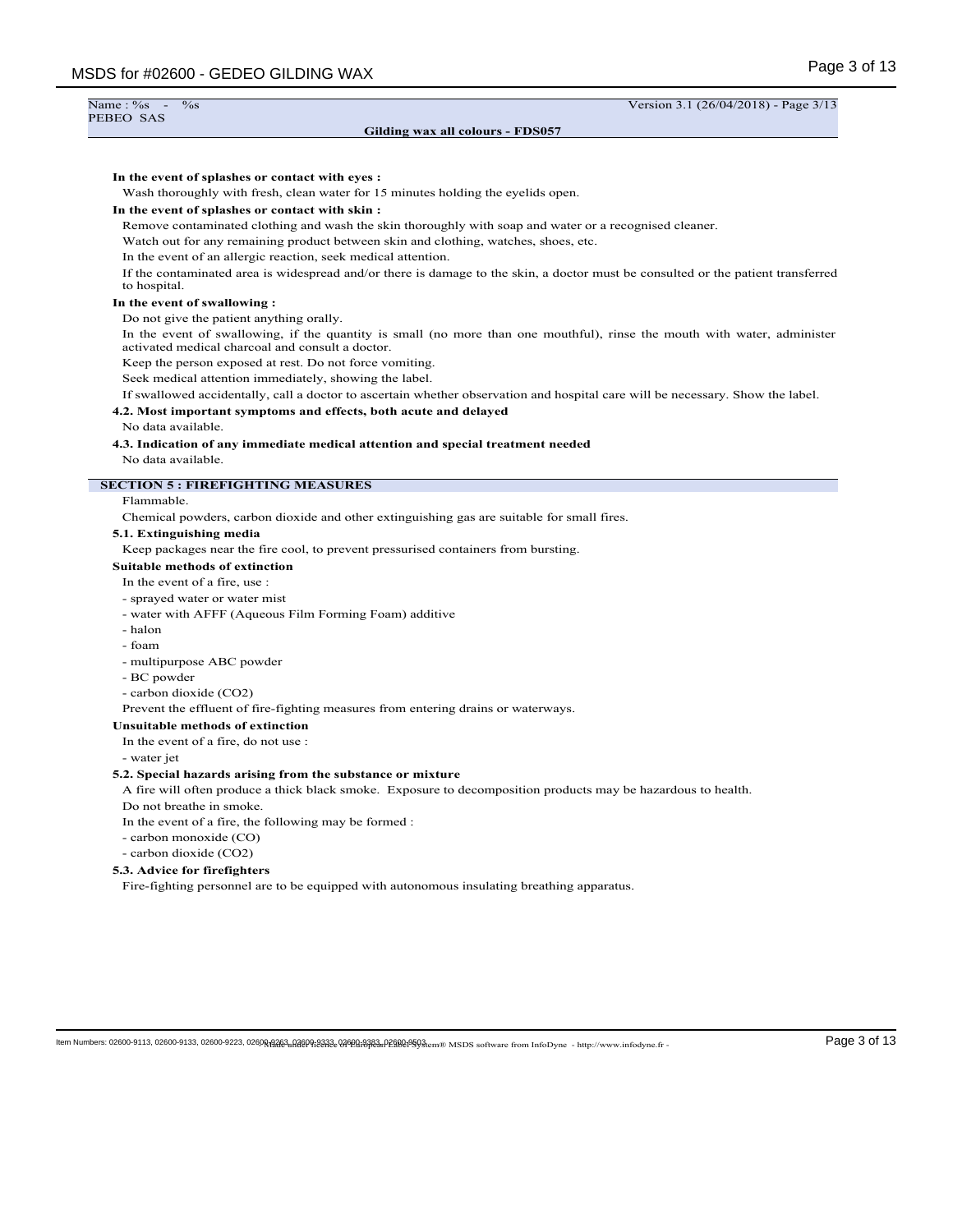**Gilding wax all colours - FDS057**

Name : %s - %s - %s Version 3.1 (26/04/2018) - Page 4/13

# **SECTION 6 : ACCIDENTAL RELEASE MEASURES**

**6.1. Personal precautions, protective equipment and emergency procedures**

Consult the safety measures listed under headings 7 and 8.

# **For non first aid worker**

Because of the organic solvents contained in the mixture, eliminate sources of ignition and ventilate the area.

Avoid inhaling the vapors.

Avoid any contact with the skin and eyes.

If a large quantity has been spilt, evacuate all personnel and only allow intervention by trained operators equipped with safety apparatus.

# **For first aid worker**

First aid workers will be equipped with suitable personal protective equipment (See section 8).

#### **6.2. Environmental precautions**

Contain and control the leaks or spills with non-combustible absorbent materials such as sand, earth, vermiculite, diatomaceous earth in drums for waste disposal.

Prevent any material from entering drains or waterways.

If the product contaminates waterways, rivers or drains, alert the relevant authorities in accordance with statutory procedures Use drums to dispose of collected waste in compliance with current regulations (see section 13).

#### **6.3. Methods and material for containment and cleaning up**

Clean preferably with a detergent, do not use solvents.

**6.4. Reference to other sections**

No data available.

### **|>SECTION 7 : HANDLING AND STORAGE**

Requirements relating to storage premises apply to all facilities where the mixture is handled.

Individuals with a history of skin sensitisation should not, under any circumstance, handle this mixture.

### **7.1. Precautions for safe handling**

Always wash hands after handling.

Remove and wash contaminated clothing before re-using.

Ensure that there is adequate ventilation, especially in confined areas.

Remove contaminated clothing and protective equipment before entering eating areas.

#### **Fire prevention :**

Handle in well-ventilated areas.

Vapours are heavier than air. They can spread along the ground and form mixtures that are explosive with air.

Prevent the formation of flammable or explosive concentrations in air and avoid vapor concentrations higher than the occupational exposure limits.

Prevent the accumulation of electrostatic charges with connections to earth.

The mixture can become electrostatically charged : always earth during decanting operations. Wear antistatic shoes and clothing and floors should be electrically conductive.

Use the mixture in premises free of naked flames or other sources of ignition and ensure that electrical equipment is suitably protected.

Keep packages tightly closed and away from sources of heat, sparks and naked flames.

Do not use tools which may produce sparks. Do not smoke.

Prevent access by unauthorised personnel.

## **|> Recommended equipment and procedures :**

For personal protection, see section 8.

Observe precautions stated on label and also industrial safety regulations.

Avoid inhaling vapors. Carry out any industrial operation which may give rise to this in a sealed apparatus.

Provide vapor extraction at the emission source and also general ventilation of the premises.

Also provide breathing apparatus for certain short tasks of an exceptional nature and for emergency interventions.

In all cases, recover emissions at source.

Packages which have been opened must be reclosed carefully and stored in an upright position.

 $\textbf{Hem Numbers: } 02600-9113, 02600-9133, 02600-9223, 02600-9223, 02600-9223, 02600-9223, 02600-9223, 02600-9223, 02600-9223, 02600-9223, 02600-9233, 02600-9233, 02600-9233, 02600-9233, 02600-9233, 02600-9233, 02600-9233, 02600-$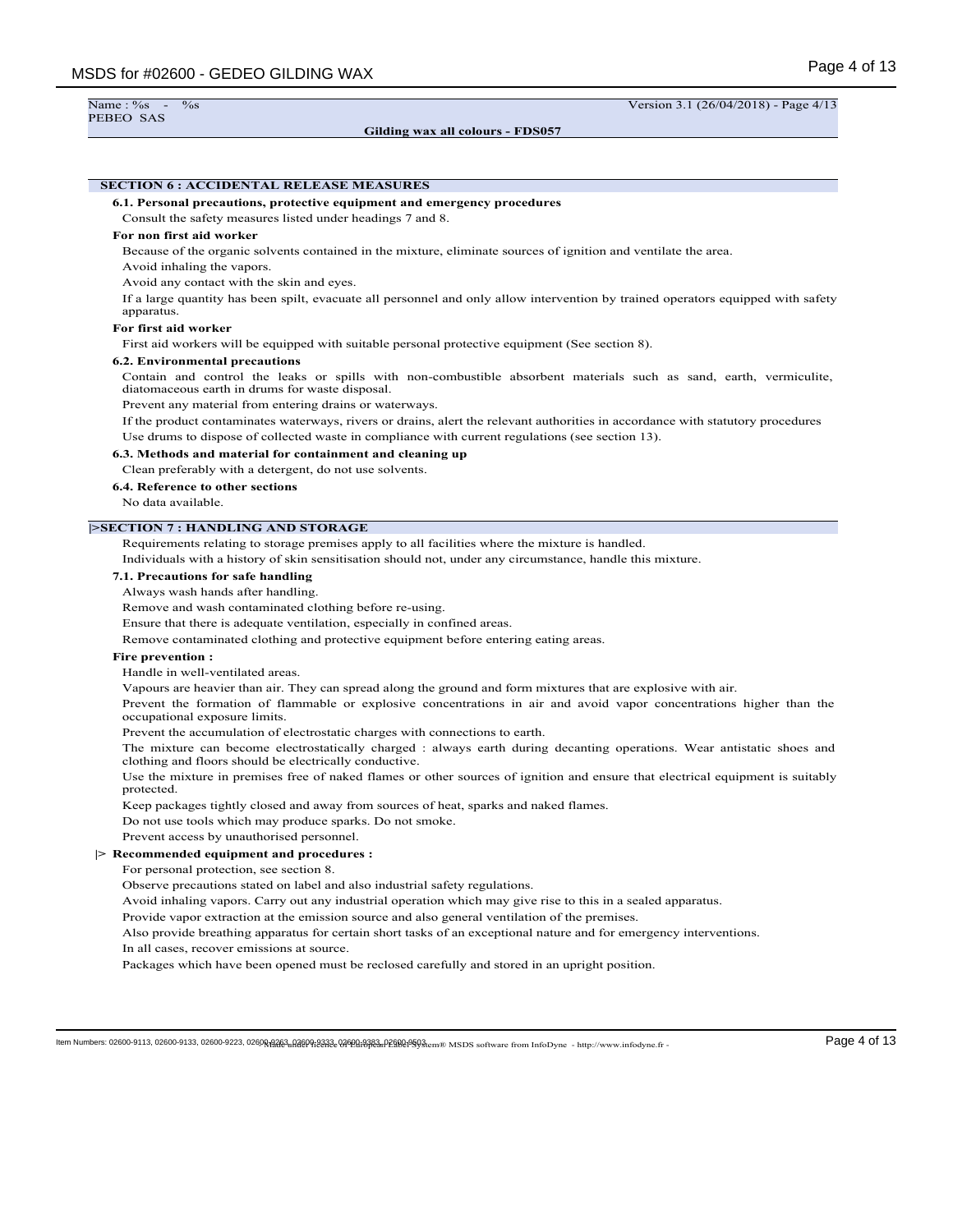## $\%$ s  $\frac{\%}{\%}$  Version 3.1 (26/04/2018) - Page 5/13

## **Gilding wax all colours - FDS057**

# **Prohibited equipment and procedures :**

No smoking, eating or drinking in areas where the mixture is used. Never open the packages under pressure.

#### **7.2. Conditions for safe storage, including any incompatibilities**

No data available.

## **Storage**

Name : %s<br>PEBEO SAS

Keep out of reach of children.

Keep the container tightly closed in a dry, well-ventilated place.

Keep away from food and drink, including those for animals.

Keep away from all sources of ignition - do not smoke.

Keep well away from all sources of ignition, heat and direct sunlight.

Avoid accumulation of electrostatic charges.

The floor must be impermeable and form a collecting basin so that, in the event of an accidental spillage, the liquid cannot spread beyond this area.

## **Packaging**

Always keep in packaging made of an identical material to the original.

**7.3. Specific end use(s)**

No data available.

# **SECTION 8 : EXPOSURE CONTROLS/PERSONAL PROTECTION**

| 8.1. Control parameters                                                                                 |                              |                  |          |             |            |
|---------------------------------------------------------------------------------------------------------|------------------------------|------------------|----------|-------------|------------|
| <b>Occupational exposure limits:</b>                                                                    |                              |                  |          |             |            |
| - ACGIH TLV (American Conference of Governmental Industrial Hygienists, Threshold Limit Values, 2010) : |                              |                  |          |             |            |
| CAS                                                                                                     | TWA:                         | STEL:            | Ceiling: | Definition: | Criteria:  |
| 7440-50-8                                                                                               | $0.2$ mg/m $3$               |                  |          |             |            |
| 8006-64-2                                                                                               | $20$ ppm                     |                  |          | SEN: A4     |            |
| - South Africa / DOL RL (Department of Labour, Recommended limits, 1995) :                              |                              |                  |          |             |            |
| CAS                                                                                                     | TWA:                         | STEL:            | Ceiling: | Definition: | Criteria:  |
| 7440-50-8                                                                                               | $1 \text{ mg/m}$             | $2 \text{ mg/m}$ |          |             |            |
| 8006-64-2                                                                                               | $100$ ppm                    | $150$ ppm        |          |             |            |
|                                                                                                         | $560$ mg/m $3$               | $840$ mg/m $3$   |          |             |            |
| - Australia (NOHSC: 3008, 1995):                                                                        |                              |                  |          |             |            |
| CAS                                                                                                     | TWA:                         | STEL:            | Ceiling: | Definition: | Criteria : |
| 7440-50-8                                                                                               | $1 \text{ mg/m}$             |                  |          |             |            |
| 8006-64-2                                                                                               | $100$ ppm                    |                  |          | A           |            |
|                                                                                                         | 557 mg/m3                    |                  |          |             |            |
| - Belgium (Arrêté du 09/03/2014, 2014) :                                                                |                              |                  |          |             |            |
| CAS                                                                                                     | TWA:                         | STEL:            | Ceiling: | Definition: | Criteria : |
| 7440-50-8                                                                                               | $1 \text{ mg/m}$             |                  |          |             |            |
| 8006-64-2                                                                                               | $20$ ppm                     |                  |          |             |            |
| - Canada / Alberta (Occupational health and safety code, 2009) :                                        |                              |                  |          |             |            |
| CAS                                                                                                     | TWA:                         | STEL:            | Ceiling: | Definition: | Criteria : |
| 7440-50-8                                                                                               | $1 \text{ mg/m}$             |                  |          |             |            |
| 8006-64-2                                                                                               | $20$ ppm                     |                  |          |             |            |
|                                                                                                         |                              |                  |          |             |            |
|                                                                                                         | $111 \text{ mg/m}$           |                  |          |             |            |
|                                                                                                         |                              |                  |          |             |            |
| - Canada / British Colombia (2009) :<br>CAS                                                             | TWA:                         | STEL:            | Ceiling: | Definition: | Criteria:  |
| 7440-50-8                                                                                               |                              |                  |          |             |            |
| 8006-64-2                                                                                               | $1 \text{ mg/m}$<br>$20$ ppm |                  |          |             |            |
|                                                                                                         |                              |                  |          |             |            |
| - Canada / Ontario (Control of exposure to biological or chemical agents, regulation 491/2009) :<br>CAS | $\overline{\text{TWA}}$ :    | STEL:            | Ceiling: | Definition: | Criteria:  |

 $\textbf{[lem Numbers: 02600-9113, 02600-9133, 02600-9223, 02600-9223, 02600-9223, 02600-9223, 02600-9223, 02600-9223, 02600-9223, 02600-9233, 02600-9233, 02600-9233, 02600-9233, 02600-9233, 02600-9233, 02600-9233, 02600-9233, 02600-9$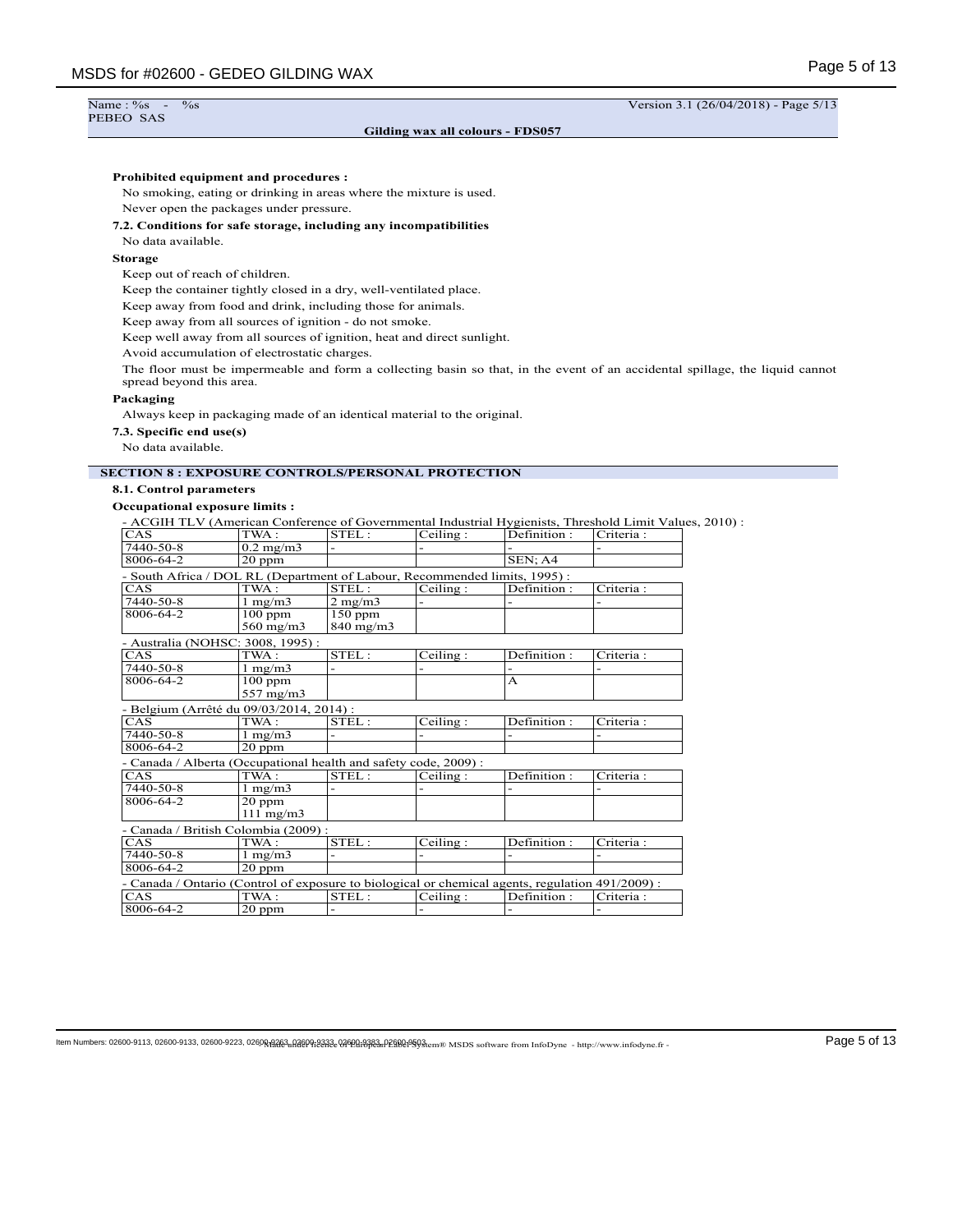Name : %<br>PEBEO SAS

 $\frac{\%}{\%}$  Version 3.1 (26/04/2018) - Page 6/13

**Gilding wax all colours - FDS057**

|                               | - Canada / Quebec (Regulations on occupational health and safety) :                                            |                         |                |                |                          |          |
|-------------------------------|----------------------------------------------------------------------------------------------------------------|-------------------------|----------------|----------------|--------------------------|----------|
| CAS                           | TWA :                                                                                                          | STEL:                   | Ceiling:       | Definition:    | Criteria:                |          |
| 7440-50-8                     | $1 \text{ mg/m}$                                                                                               |                         |                |                |                          |          |
| 8006-64-2                     | $100$ ppm                                                                                                      |                         |                |                |                          |          |
|                               | 556 mg/m3                                                                                                      |                         |                |                |                          |          |
| - China (GBZ 2.1, 2007) :     |                                                                                                                |                         |                |                |                          |          |
| CAS                           | TWA:                                                                                                           | STEL:                   | Anm :          | TWA :          | STEL:                    | Anm :    |
| 7440-50-8                     | $0.2 \text{ mg/m}$                                                                                             | $0.6$ mg/m $3$          |                |                |                          |          |
| 8006-64-2                     | $300$ mg/m $3$                                                                                                 |                         |                |                |                          |          |
| - Denmark (2008) :            |                                                                                                                |                         |                |                |                          |          |
| Stof                          | <b>TWA</b>                                                                                                     | VSTEL                   | Loftvaerdi     | Anm            |                          |          |
| 7440-50-8                     |                                                                                                                | $1 \text{ mg/m}$        |                |                |                          |          |
| 8006-64-2                     | $25$ ppm                                                                                                       |                         |                |                |                          |          |
|                               | $140$ mg/m <sup>3</sup>                                                                                        |                         |                |                |                          |          |
|                               | - France (INRS - ED984:2016):                                                                                  |                         |                |                |                          |          |
| CAS                           | $VME$ -ppm:                                                                                                    | $VME-mg/m3$ :           | VLE-ppm:       | $VLE-mg/m3$ :  | Notes:                   | TMP No : |
| 8006-64-2                     | 100                                                                                                            | 560                     |                |                |                          | 65.84    |
| - Finland (HTP-värden 2016) : |                                                                                                                |                         |                |                |                          |          |
| CAS                           | TWA :                                                                                                          | STEL:                   | Ceiling:       | Definition :   | Criteria :               |          |
| 7440-50-8                     | $1 \text{ mg/m}$                                                                                               |                         |                |                |                          |          |
| 8006-64-2                     | $25$ ppm                                                                                                       | $50$ ppm                |                |                |                          |          |
|                               | $140 \text{ mg/m}^3$                                                                                           | $280 \text{ mg/m}^3$    |                |                |                          |          |
|                               |                                                                                                                |                         |                |                |                          |          |
|                               | - Spain (Instituto Nacional de Seguridad e Higiene en el Trabajo (INSHT), 2017) :<br>TWA:                      |                         |                |                |                          |          |
| CAS<br>7440-50-8              | $0.2 \text{ mg/m}$ 3                                                                                           | STEL:                   | Ceiling:       | Definition:    | Criteria:                |          |
| 8006-64-2                     | $20$ ppm                                                                                                       |                         |                | Sen            |                          |          |
|                               | $113$ mg/m <sup>3</sup>                                                                                        |                         |                |                |                          |          |
|                               |                                                                                                                |                         |                |                |                          |          |
|                               | - Hong-Kong (Code of practice on control of air impurities (Chemicals substances) in the workplace, 04/2002) : |                         |                |                |                          |          |
| CAS                           | TWA:                                                                                                           | STEL:                   | Ceiling:       | Definition:    | Criteria:                |          |
| 7440-50-8<br>8006-64-2        | $1$ mg/m $3$                                                                                                   | $\overline{a}$          | $\overline{a}$ | $\overline{a}$ | $\overline{a}$           |          |
|                               | $100$ ppm                                                                                                      |                         |                |                |                          |          |
|                               | - Ireland (Code of practice for the Chemical Agents Regulations, 2016) :                                       |                         |                |                |                          |          |
| CAS                           | TWA :                                                                                                          | STEL:                   | Ceiling:       | Definition :   | Criteria:                |          |
| 7440-50-8                     | $0.2 \text{ mg/m}$                                                                                             |                         |                |                |                          |          |
| 8006-64-2                     | $20$ ppm                                                                                                       | $150$ ppm               |                |                |                          |          |
|                               | $112 \text{ mg/m}^3$                                                                                           | $840$ mg/m <sup>3</sup> |                |                |                          |          |
| - Japan (JSOH, 11/05/2017) :  |                                                                                                                |                         |                |                |                          |          |
| CAS                           | TWA :                                                                                                          | STEL:                   | Ceiling:       | Definition :   | Criteria:                |          |
| 8006-64-2                     | 50 ppm                                                                                                         |                         |                |                |                          |          |
| - Malaysia :                  |                                                                                                                |                         |                |                |                          |          |
| CAS                           | TWA:                                                                                                           | STEL:                   | Ceiling:       | Definition :   | Criteria :               |          |
| 7440-50-8                     | $1 \text{ mg/m}$                                                                                               |                         |                |                |                          |          |
| 8006-64-2                     | 560 mg/m3                                                                                                      |                         |                |                |                          |          |
| - Mexico :                    |                                                                                                                |                         |                |                |                          |          |
| CAS                           | TWA :                                                                                                          | STEL:                   | Ceiling:       | Definition :   | Criteria :               |          |
| 7440-50-8                     | $1$ mg/m $3$                                                                                                   | $2$ mg/m $3$            |                |                | $\overline{\phantom{0}}$ |          |
| 8006-64-2                     | $100$ ppm                                                                                                      |                         |                |                |                          |          |
|                               | - Norway (Veiledning om administrative normer for forurensning i arbeidsatmosfære, May 2007) :                 |                         |                |                |                          |          |
| CAS                           | TWA :                                                                                                          | STEL:                   | Ceiling:       | Definition :   | Criteria :               |          |
| 7440-50-8                     | $0.02 \text{ mg/m}$ 3                                                                                          |                         |                |                |                          |          |
| 8006-64-2                     | 25 ppm                                                                                                         |                         |                | ΑH             |                          |          |
|                               | $140$ mg/m $3$                                                                                                 |                         |                |                |                          |          |
|                               |                                                                                                                |                         |                |                |                          |          |

- New Zealand (Workplace Exposure standards, 2002) :

 $\textbf{Item Numbers: } 02600-9113, 02600-9133, 02600-9223, 02600-9223, 02600-9223, 02600-9223, 02600-9223, 02600-9223, 02600-9223, 02600-9233, 02600-9233, 02600-9233, 02600-9233, 02600-9233, 02600-9233, 02600-9233, 02600-9233, 02600-9$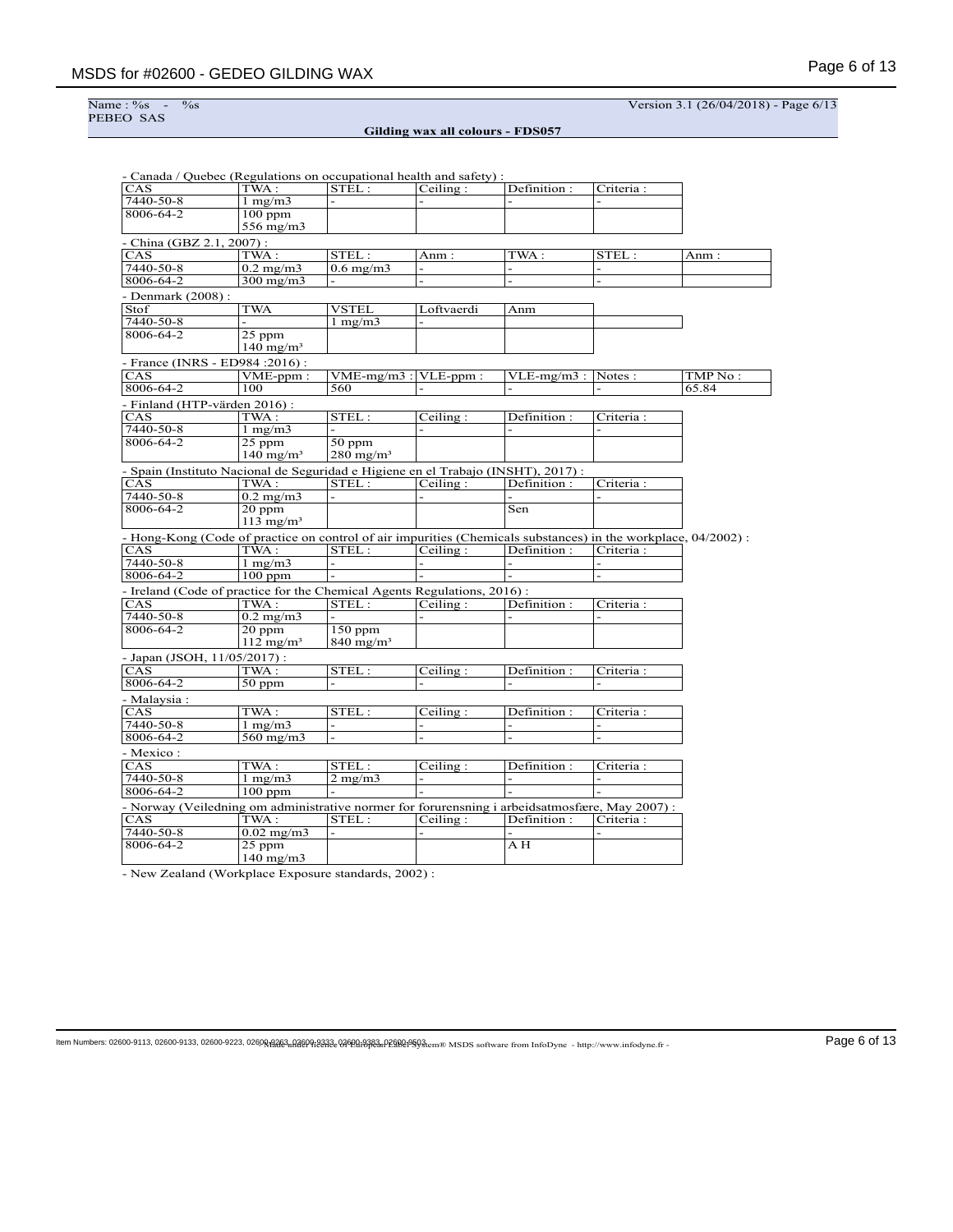Name : %<br>PEBEO SAS

 $\frac{1}{268}$  Version 3.1 (26/04/2018) - Page 7/13

**Gilding wax all colours - FDS057**

| CAS                                                                                                      | TWA:                      | STEL:                     | Ceiling:                 | Definition:             | Criteria : |                                                                                                                    |
|----------------------------------------------------------------------------------------------------------|---------------------------|---------------------------|--------------------------|-------------------------|------------|--------------------------------------------------------------------------------------------------------------------|
| 7440-50-8                                                                                                | $1 \text{ mg/m}$          |                           |                          |                         |            |                                                                                                                    |
| 8006-64-2                                                                                                | $100$ ppm<br>556 mg/m3    |                           |                          |                         |            |                                                                                                                    |
| - Netherlands / MAC-waarde (10 december 2014) :                                                          |                           |                           |                          |                         |            |                                                                                                                    |
| CAS                                                                                                      | TWA:                      | STEL:                     | Ceiling:                 | Definition:             | Criteria : |                                                                                                                    |
| $7440 - 50 - 8$                                                                                          | $0.2$ mg/m $3$            |                           |                          |                         |            |                                                                                                                    |
| 8006-64-2                                                                                                | $100$ ppm                 |                           |                          |                         |            |                                                                                                                    |
| - Poland (2014) :                                                                                        |                           |                           |                          |                         |            |                                                                                                                    |
| CAS                                                                                                      | TWA:                      | STEL:                     | Ceiling:                 | Definition:             | Criteria:  |                                                                                                                    |
| 64742-48-9                                                                                               | $300 \text{ mg/m}^3$      | $900 \text{ mg/m}^3$      |                          |                         |            |                                                                                                                    |
| 7440-50-8                                                                                                | $0.2 \text{ mg/m}^3$      |                           |                          |                         |            |                                                                                                                    |
| 8006-64-2                                                                                                | $112$ mg/m <sup>3</sup>   | $300 \text{ mg/m}^3$      |                          |                         |            |                                                                                                                    |
|                                                                                                          |                           |                           |                          |                         |            |                                                                                                                    |
| - Czech Republic (Regulation No. 361/2007) :<br>CAS                                                      | TWA:                      | STEL:                     | Ceiling:                 | Definition:             |            |                                                                                                                    |
| 7440-50-8                                                                                                | $0.1$ mg/m $3$            | $0.2 \text{ mg/m}$        |                          |                         | Criteria : |                                                                                                                    |
| 8006-64-2                                                                                                | $300$ mg/m <sup>3</sup>   | $800$ mg/m <sup>3</sup>   |                          | I                       |            |                                                                                                                    |
|                                                                                                          |                           |                           |                          |                         |            |                                                                                                                    |
| - Slovakia (Règlement 300/2007, 471/2011 23/11/2011) :                                                   |                           |                           |                          |                         |            |                                                                                                                    |
| CAS                                                                                                      | TWA:                      | STEL:                     | Ceiling:                 | Definition:             | Criteria:  |                                                                                                                    |
| 7440-50-8                                                                                                |                           |                           | II1                      |                         |            |                                                                                                                    |
| 7440-66-6                                                                                                | $2 \text{ mg/m}^3$        |                           |                          |                         |            |                                                                                                                    |
| 8006-64-2                                                                                                | $\overline{10}0$ ppm      | $150$ ppm                 |                          | $\overline{\mathbf{s}}$ |            |                                                                                                                    |
|                                                                                                          | 560 mg/m <sup>3</sup>     | $850$ mg/m <sup>3</sup>   |                          |                         |            |                                                                                                                    |
| Switzerland (SUVAPRO 2017):                                                                              |                           |                           |                          |                         |            |                                                                                                                    |
| CAS                                                                                                      | VME                       | VLE                       | Valeur plafond Notations |                         |            |                                                                                                                    |
| 64742-48-9                                                                                               | $50$ ppm                  | $100$ ppm                 |                          |                         |            |                                                                                                                    |
|                                                                                                          | $300 \text{ mg/m}^3$      | $600 \text{ mg/m}^3$      |                          |                         |            |                                                                                                                    |
| 7440-50-8                                                                                                | $0,1$ i mg/m <sup>3</sup> | $0,2$ i mg/m <sup>3</sup> |                          | $\overline{\text{SSC}}$ |            |                                                                                                                    |
| 8006-64-2                                                                                                | $100$ ppm                 | $100$ ppm                 |                          | $\overline{\mathrm{s}}$ |            |                                                                                                                    |
|                                                                                                          | $560$ mg/m <sup>3</sup>   | $560$ mg/m <sup>3</sup>   |                          |                         |            |                                                                                                                    |
| - Sweden (AFS 2015:7):                                                                                   |                           |                           |                          |                         |            |                                                                                                                    |
| CAS                                                                                                      | TWA:                      | STEL:                     | Ceiling:                 | Definition:             | Criteria:  |                                                                                                                    |
| 7440-50-8                                                                                                | 1978 ppm<br>1 fcm $/3$    |                           |                          |                         |            |                                                                                                                    |
| 8006-64-2                                                                                                | $1990$ ppm                | $50 \text{ mg/m}^3$       |                          | H, S, V                 |            |                                                                                                                    |
|                                                                                                          | $25 \text{ mg/m}^3$       | $300$ fc/m <sup>3</sup>   |                          |                         |            |                                                                                                                    |
|                                                                                                          | $150$ fcm $/3$            |                           |                          |                         |            |                                                                                                                    |
| - UK / WEL (Workplace exposure limits, EH40/2005, 2011) :                                                |                           |                           |                          |                         |            |                                                                                                                    |
| CAS                                                                                                      | TWA:                      | STEL:                     | Ceiling:                 | Definition:             | Criteria:  |                                                                                                                    |
| 7440-50-8                                                                                                | $0.2$ mg/m $3$            |                           |                          |                         |            |                                                                                                                    |
| 8006-64-2                                                                                                | $100$ ppm                 | $150$ ppm                 |                          |                         |            |                                                                                                                    |
|                                                                                                          | 566 mg/m <sup>3</sup>     | $850$ mg/m <sup>3</sup>   |                          |                         |            |                                                                                                                    |
| - USA / NIOSH REL (National Institute for Occupational Safety and Health, Recommended exposure limits) : |                           |                           |                          |                         |            |                                                                                                                    |
| CAS                                                                                                      | TWA:                      | STEL:                     | Ceiling:                 | Definition:             | Criteria : |                                                                                                                    |
| 7440-50-8                                                                                                | $0.1$ mg/m $3$            |                           |                          |                         |            |                                                                                                                    |
| 8006-64-2                                                                                                | $100$ ppm                 |                           |                          |                         |            |                                                                                                                    |
|                                                                                                          |                           |                           |                          |                         |            | - USA / NIOSH IDLH (National Institute for Occupational Safety and Health, Immediately Dangerous to Life or Health |
| Concentrations):                                                                                         |                           |                           |                          |                         |            |                                                                                                                    |
| CAS                                                                                                      | TWA:                      | STEL:                     | Ceiling:                 | Definition:             | Criteria : |                                                                                                                    |
| 7440-50-8                                                                                                |                           |                           | 100                      |                         |            |                                                                                                                    |
| 8006-64-2                                                                                                | $100$ ppm                 |                           |                          |                         |            |                                                                                                                    |
|                                                                                                          | $560$ mg/m $3$            |                           |                          |                         |            |                                                                                                                    |
|                                                                                                          |                           |                           |                          |                         |            |                                                                                                                    |
| - USA / OSHA PEL (Occupational Safety and Health Administration, Permissible Exposure Limits) :          |                           |                           |                          |                         |            |                                                                                                                    |
| CAS                                                                                                      | TWA:                      | STEL:                     | Ceiling:                 | Definition:             | Criteria:  |                                                                                                                    |
| 7440-50-8                                                                                                | $1 \text{ mg/m}$          | $\overline{a}$            |                          |                         |            |                                                                                                                    |

 $\textbf{Page 7 of 13}$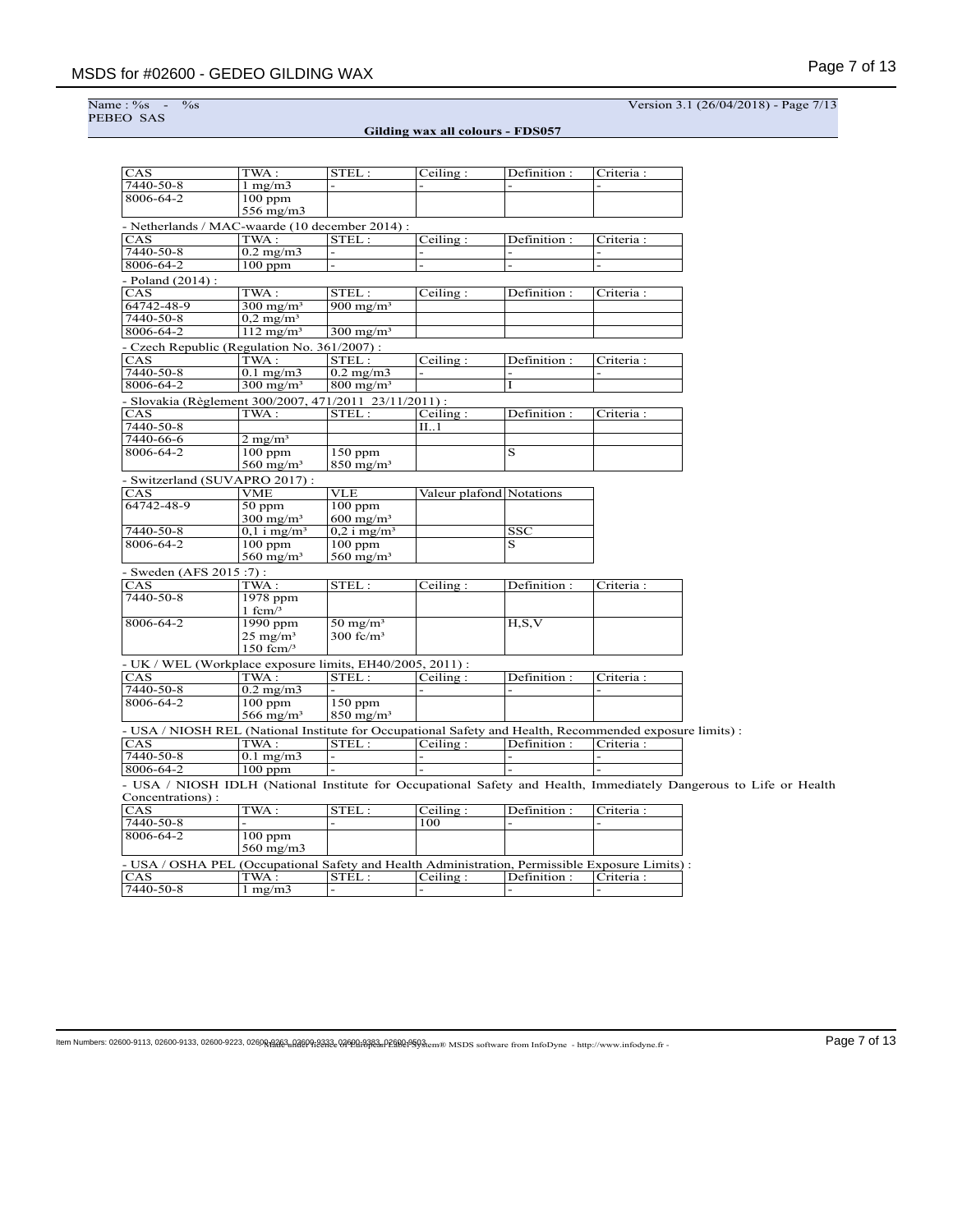$\frac{\%}{\%}$  -  $\frac{1}{26}$  Version 3.1 (26/04/2018) - Page 8/13 Name: %<br>PEBEO SAS **Gilding wax all colours - FDS057** 8006-64-2 100 ppm 560 mg/m3 **8.2. Exposure controls Personal protection measures, such as personal protective equipment** Pictogram(s) indicating the obligation of wearing personal protective equipment (PPE) : Use personal protective equipment that is clean and has been properly maintained. Store personal protective equipment in a clean place, away from the work area. Never eat, drink or smoke during use. Remove and wash contaminated clothing before re-using. Ensure that there is adequate ventilation, especially in confined areas. **- Eye / face protection** Avoid contact with eyes. Use eye protectors designed to protect against liquid splashes Before handling, wear safety goggles in accordance with standard EN166. **- Hand protection** Use suitable protective gloves that are resistant to chemical agents in accordance with standard EN374. Gloves must be selected according to the application and duration of use at the workstation. Protective gloves need to be selected according to their suitability for the workstation in question : other chemical products that may be handled, necessary physical protections (cutting, pricking, heat protection), level of dexterity required. Type of gloves recommended : - Nitrile rubber (butadiene-acrylonitrile copolymer rubber (NBR)) - PVA (Polyvinyl alcohol) Recommended properties : - Impervious gloves in accordance with standard EN374 **- Body protection** Avoid skin contact. Wear suitable protective clothing. Suitable type of protective clothing : In the event of substantial spatter, wear liquid-tight protective clothing against chemical risks (type 3) in accordance with EN14605 to prevent skin contact. In the event of a risk of splashing, wear protective clothing against chemical risks (type 6) in accordance with EN13034 to prevent skin contact. Work clothing worn by personnel shall be laundered regularly. After contact with the product, all parts of the body that have been soiled must be washed. **- Respiratory protection** Avoid breathing vapours. If the ventilation is insufficient, wear appropriate breathing apparatus. When workers are confronted with concentrations that are above occupational exposure limits, they must wear a suitable, approved, respiratory protection device. Anti-gas and vapour filter(s) (Combined filters) in accordance with standard EN14387 : - A1 (Brown) **|>SECTION 9 : PHYSICAL AND CHEMICAL PROPERTIES 9.1. Information on basic physical and chemical properties General information :** Physical state : Paste. **|> Important health, safety and environmental information** pH : Not relevant. Boiling point/boiling range : 200 °C. Flash Point : 40.00 °C.

 $\textbf{Hem Numbers: } 02600-9113, 02600-9133, 02600-9223, 02600-9223, 02600-9223, 02600-9223, 02600-9223, 02600-9223, 02600-9223, 02600-9223, 02600-9233, 02600-9233, 02600-9233, 02600-9233, 02600-9233, 02600-9233, 02600-9233, 02600-$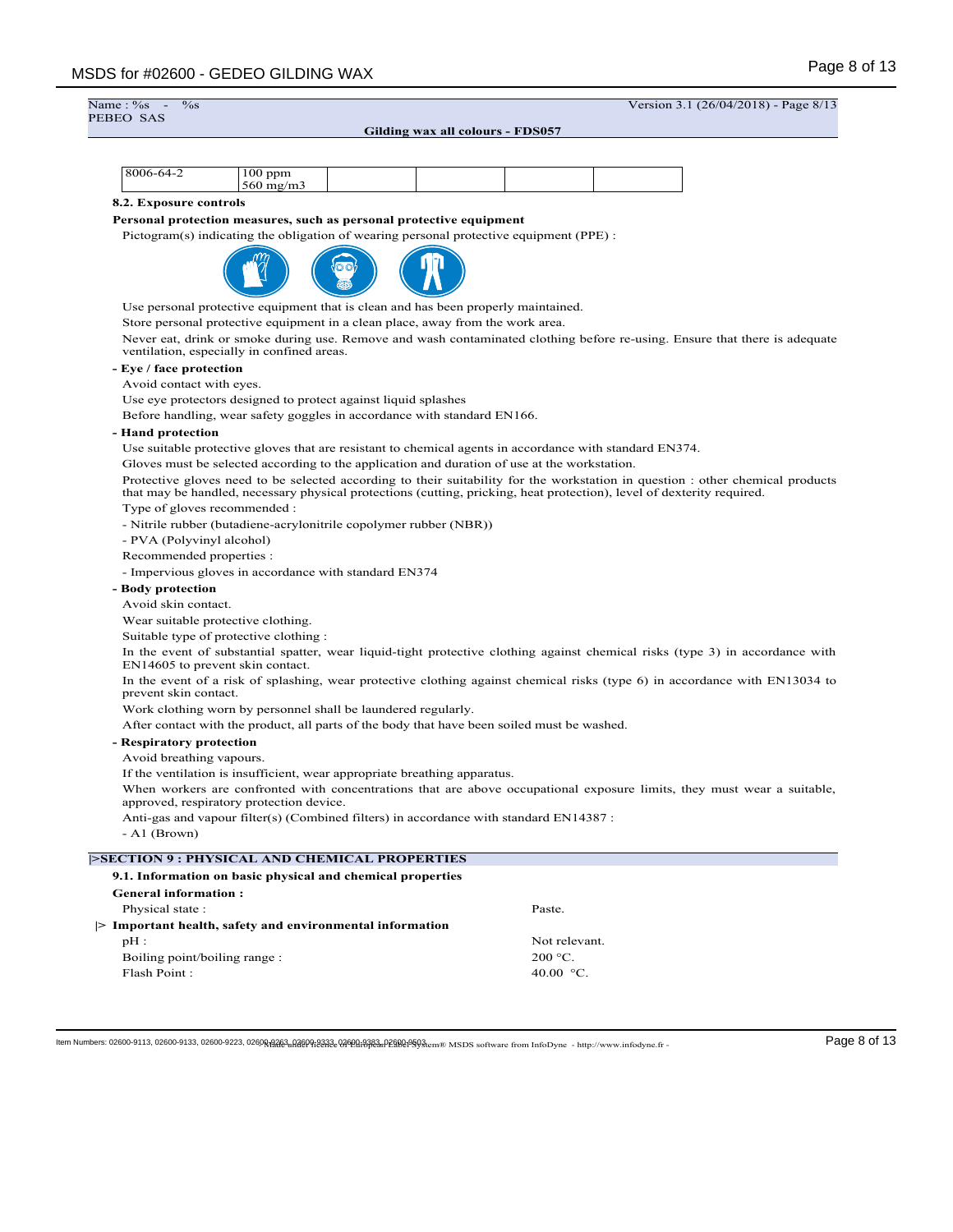| PEBEO SAS                                        | Gilding wax all colours - FDS057 |
|--------------------------------------------------|----------------------------------|
|                                                  |                                  |
| Vapour pressure $(50^{\circ}$ C) :               | Below 110 kPa (1.10 bar).        |
| Density:                                         | 1.50                             |
| Water solubility:                                | Insoluble.                       |
| Melting point/melting range:                     | Not relevant.                    |
| Self-ignition temperature :                      | Not relevant.                    |
| Decomposition point/decomposition range :        | Not relevant.                    |
| $> 9.2$ . Other information                      |                                  |
| $VOC(g/l)$ :                                     | 553.95                           |
| <b>&gt;SECTION 10 : STABILITY AND REACTIVITY</b> |                                  |
| $> 10.1$ . Reactivity                            |                                  |
| No data available.                               |                                  |
| 10.2. Chemical stability                         |                                  |

This mixture is stable under the recommended handling and storage conditions in section 7.

#### **10.3. Possibility of hazardous reactions**

When exposed to high temperatures, the mixture can release hazardous decomposition products, such as carbon monoxide and dioxide, fumes and nitrogen oxide.

### **10.4. Conditions to avoid**

Any apparatus likely to produce a flame or to have a metallic surface at high temperature (burners, electric arcs, furnaces etc.) must not be allowed on the premises.

Avoid :

- accumulation of electrostatic charges.

- heating
- heat

- flames and hot surfaces

#### **10.5. Incompatible materials**

#### **10.6. Hazardous decomposition products**

The thermal decomposition may release/form :

- carbon monoxide (CO)

- carbon dioxide (CO2)

#### **SECTION 11 : TOXICOLOGICAL INFORMATION**

#### **11.1. Information on toxicological effects**

Exposure to vapours from solvents in the mixture in excess of the stated occupational exposure limit may result in adverse health effects such as mucous membrane and respiratory system irritation and adverse effects on kidney, liver and central nervous system.

Symptoms produced will include headaches, numbness, dizziness, fatigue, muscular asthenia and, in extreme cases, loss of consciousness.

Harmful if swallowed.

Repeated or prolonged contact with the mixture may cause removal of natural oil from the skin resulting in non-allergic contact dermatitis and absorption through the skin.

Splashes in the eyes may cause irritation and reversible damage

Narcotic effects may occur, such as drowsiness, narcosis, decreased alertness, loss of reflexes, lack of coordination or dizziness.

Effects may also occur in the form of violent headaches or nausea, judgement disorder, giddiness, irritability, fatigue or memory disturbance.

May cause an allergic reaction by skin contact.

## **11.1.1. Substances**

#### **Acute toxicity :**

HYDROCARBONS, C9-C11, N-ALCANES, ISOALKANES, CYCLICS, <2% AROMATICS (CAS: 64742-48-9) Oral route : LD50 > 5000 mg/kg OECD Guideline 401 (Acute Oral Toxicity)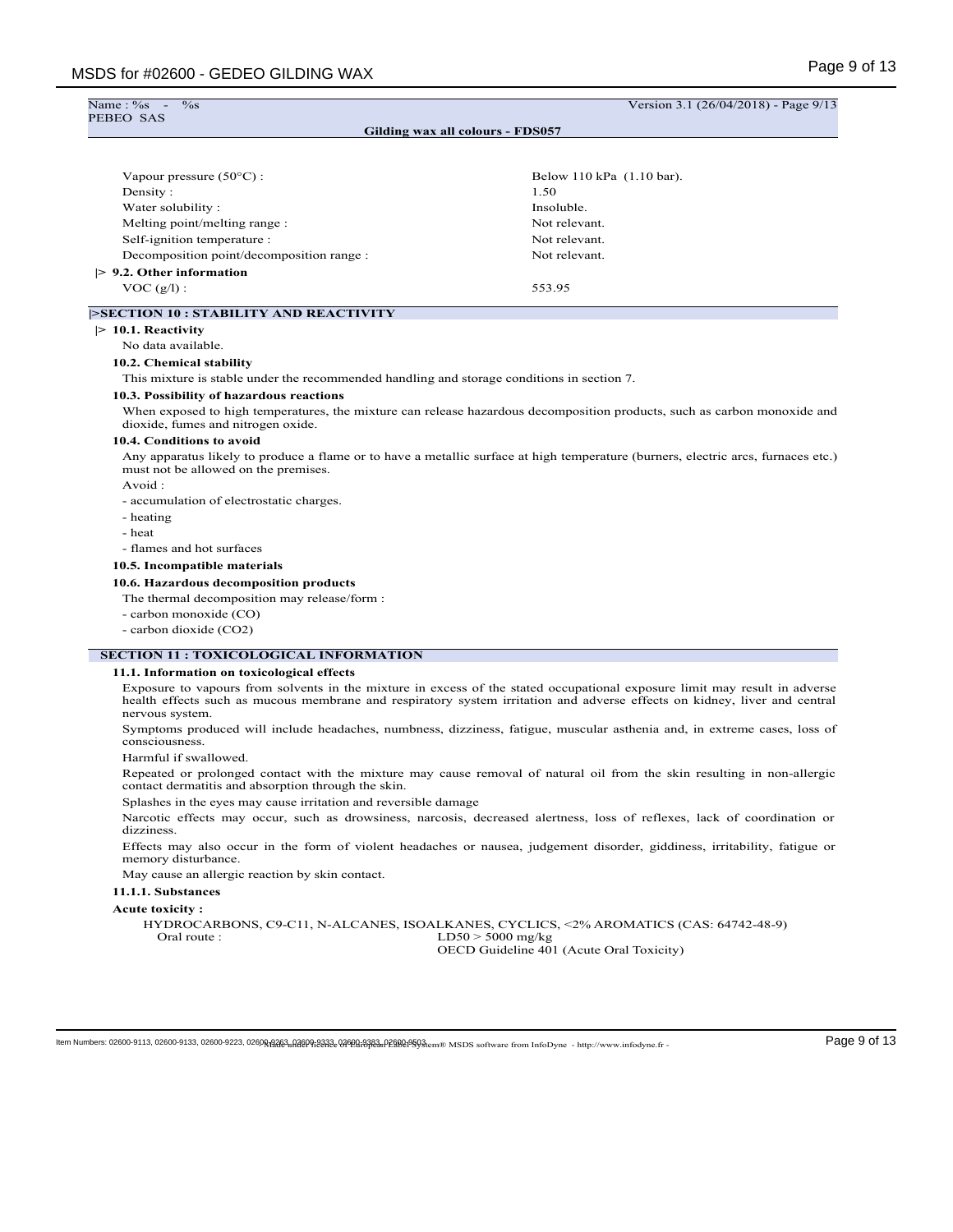| Name: $\frac{6}{5}$ -<br>$\%$ s                                  | Version 3.1 (26/04/2018) - Page 10/13                                                                                                                                                                     |
|------------------------------------------------------------------|-----------------------------------------------------------------------------------------------------------------------------------------------------------------------------------------------------------|
| PEBEO SAS                                                        | Gilding wax all colours - FDS057                                                                                                                                                                          |
|                                                                  |                                                                                                                                                                                                           |
|                                                                  | Species : Rat (recommended by the CLP)                                                                                                                                                                    |
| Dermal route:                                                    | $LD50 > 5000$ mg/kg<br>OECD Guideline 402 (Acute Dermal Toxicity)<br>Species: Rabbit (recommended by the CLP)                                                                                             |
| Inhalation route $(n/a)$ :                                       | $LC50 > 4951$ mg/m3<br>OECD Guideline 403 (Acute Inhalation Toxicity)<br>Species : Rat (recommended by the CLP)                                                                                           |
| Carcinogenicity:                                                 |                                                                                                                                                                                                           |
| Carcinogenicity Test:                                            | HYDROCARBONS, C9-C11, N-ALCANES, ISOALKANES, CYCLICS, <2% AROMATICS (CAS: 64742-48-9)<br>Negative.<br>No carcinogenic effect.<br>OECD Guideline 453 (Combined Chronic Toxicity / Carcinogenicity Studies) |
| <b>Reproductive toxicant:</b>                                    |                                                                                                                                                                                                           |
| No toxic effect for reproduction                                 | HYDROCARBONS, C9-C11, N-ALCANES, ISOALKANES, CYCLICS, <2% AROMATICS (CAS: 64742-48-9)                                                                                                                     |
|                                                                  | OECD Guideline 414 (Prenatal Developmental Toxicity Study)<br>OECD Guideline 421 (Reproduction / Developmental Toxicity Screening Test)                                                                   |
| Specific target organ systemic toxicity - repeated exposure :    |                                                                                                                                                                                                           |
|                                                                  | HYDROCARBONS, C9-C11, N-ALCANES, ISOALKANES, CYCLICS, <2% AROMATICS (CAS: 64742-48-9)<br>Duration of exposure : 90 days                                                                                   |
| Oral route:                                                      | $C > 100$ mg/kg body weight/day                                                                                                                                                                           |
|                                                                  | Duration of exposure : 90 days                                                                                                                                                                            |
|                                                                  | OECD Guideline 408 (Repeated Dose 90-Day Oral Toxicity in Rodents)<br>Species : Rat (recommanded by CLP)                                                                                                  |
|                                                                  | Duration of exposure : 90 days                                                                                                                                                                            |
| Inhalation route (Vapours):                                      | $C > 1$ mg/l/6hrs/day<br>Duration of exposure : 90 days                                                                                                                                                   |
|                                                                  | OECD Guideline 413 (Subchronic Inhalation Toxicity: 90-Day)                                                                                                                                               |
| 11.1.2. Mixture                                                  |                                                                                                                                                                                                           |
| No toxicological data available for the mixture.                 |                                                                                                                                                                                                           |
| <b>SECTION 12 : ECOLOGICAL INFORMATION</b>                       |                                                                                                                                                                                                           |
| Very toxic to aquatic life with long lasting effects.            |                                                                                                                                                                                                           |
| The product must not be allowed to run into drains or waterways. |                                                                                                                                                                                                           |
| 12.1. Toxicity                                                   |                                                                                                                                                                                                           |
| 12.1.1. Substances                                               |                                                                                                                                                                                                           |

|                | HYDROCARBONS, C9-C11, N-ALCANES, ISOALKANES, CYCLICS, <2% AROMATICS (CAS: 64742-48-9) |
|----------------|---------------------------------------------------------------------------------------|
| Fish toxicity: | $LC50 > 1000$ mg/l                                                                    |
|                | Species : Oncorhynchus mykiss                                                         |
|                | Duration of exposure : 96 h                                                           |

Crustacean toxicity : EC50 = 1000 mg/l Species : Daphnia magna Duration of exposure : 48 h

Algae toxicity : ECr50 > 1000 mg/l

 $\textbf{Item Numbers: } 02600-9113, 02600-9133, 02600-9223, 02600-9223, 02600-9223, 02600-9223, 02600-9223, 02600-9223, 02600-9223, 02600-9233, 02600-9233, 02600-9233, 02600-9233, 02600-9233, 02600-9233, 02600-9233, 02600-9233, 02600-9$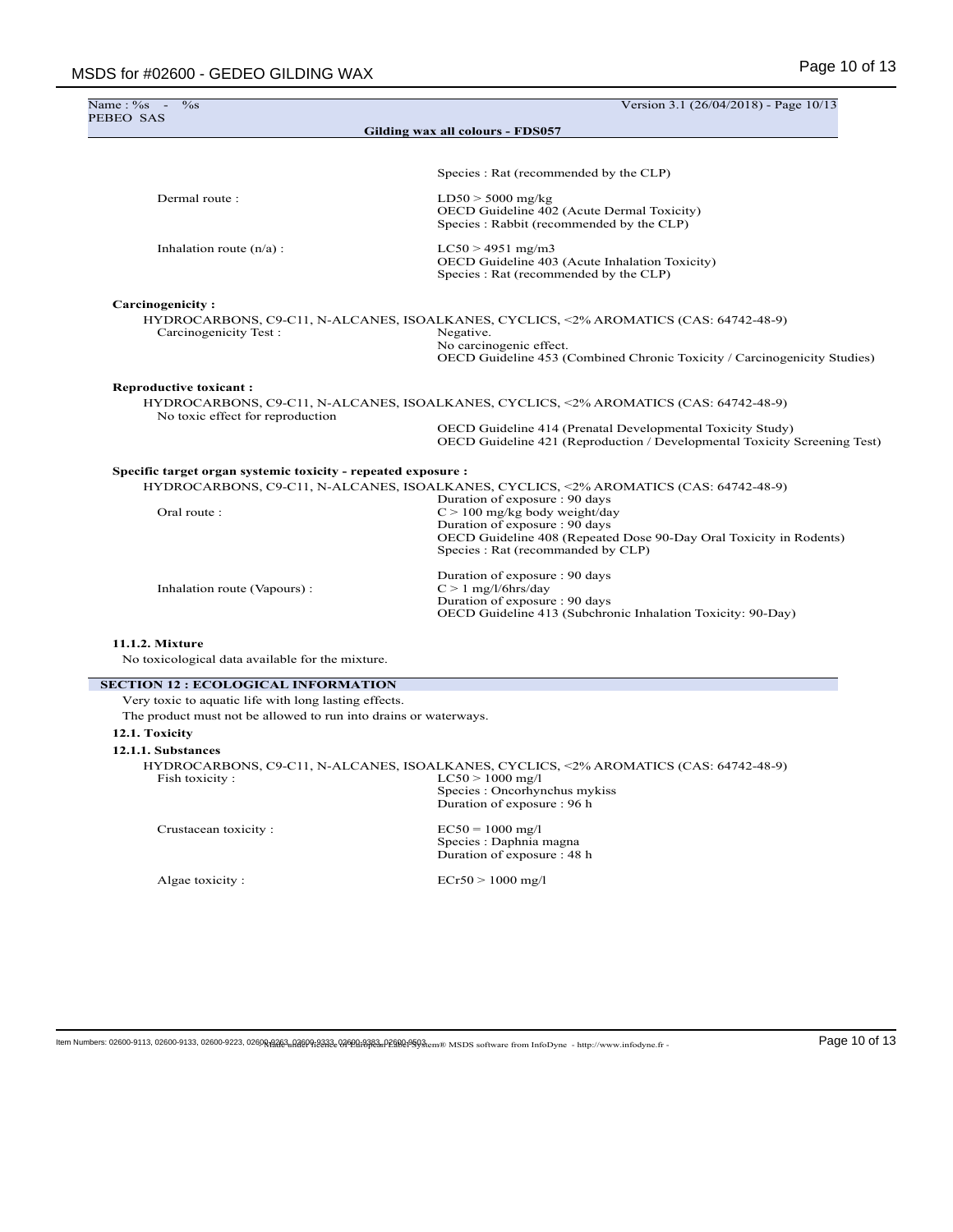$\%$ s -  $\frac{1}{26}$  Version 3.1 (26/04/2018) - Page 11/13

**Gilding wax all colours - FDS057**

Species : Pseudokirchnerella subcapitata

# Duration of exposure : 72 h

## **12.1.2. Mixtures**

No aquatic toxicity data available for the mixture.

## **12.2. Persistence and degradability**

#### **12.2.1. Substances**

HYDROCARBONS, C9-C11, N-ALCANES, ISOALKANES, CYCLICS, <2% AROMATICS (CAS: 64742-48-9) Biodegradability : no degradability data is available, the substance is considered as not degrading quickly.

#### **12.3. Bioaccumulative potential**

No data available.

## **12.4. Mobility in soil**

No data available.

# **12.5. Results of PBT and vPvB assessment**

No data available.

## **12.6. Other adverse effects**

No data available.

#### **SECTION 13 : DISPOSAL CONSIDERATIONS**

Proper waste management of the mixture and/or its container must be determined in accordance with Directive 2008/98/EC.

#### **13.1. Waste treatment methods**

Do not pour into drains or waterways.

#### **Waste :**

Waste management is carried out without endangering human health, without harming the environment and, in particular without risk to water, air, soil, plants or animals.

Recycle or dispose of waste in compliance with current legislation, preferably via a certified collector or company.

Do not contaminate the ground or water with waste, do not dispose of waste into the environment.

#### **Soiled packaging :**

Empty container completely. Keep label(s) on container.

Give to a certified disposal contractor.

## **Codes of wastes (Decision 2014/955/EC, Directive 2008/98/EEC on hazardous waste) :**

20 01 27 \* paint, inks, adhesives and resins containing dangerous substances

- 15 01 04 metallic packaging
- 15 01 07 glass packaging

## **|>SECTION 14 : TRANSPORT INFORMATION**

Transport product in compliance with provisions of the ADR for road, RID for rail, IMDG for sea and ICAO/IATA for air transport (ADR 2017 - IMDG 2016 - ICAO/IATA 2017).

# **14.1. UN number**

1263

## **14.2. UN proper shipping name**

UN1263=PAINT (including paint, lacquer, enamel, stain, shellac, varnish, polish, liquid filler and liquid lacquer base) or PAINT RELATED MATERIAL (including paint thinning and reducing compound)

# **14.3. Transport hazard class(es)**

- Classification :

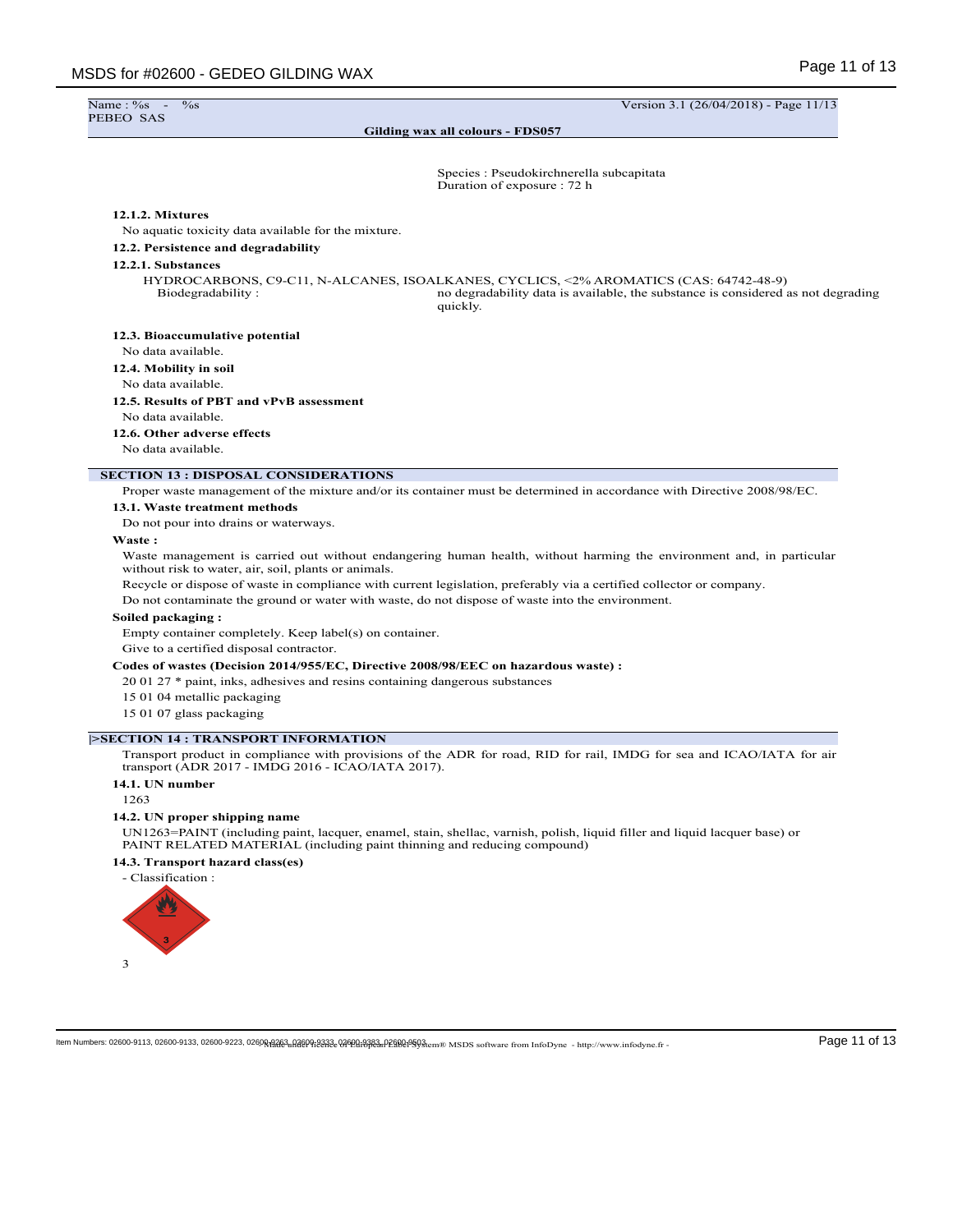```
Name : %s<br>PEBEO SAS
```
 $\%$ s -  $\%$  Version 3.1 (26/04/2018) - Page 12/13

A192

A192

E1

**Gilding wax all colours - FDS057**

## **14.4. Packing group**

#### III

## **14.5. Environmental hazards**

- Environmentally hazardous material :



**14.6. Special precautions for user**

| <b>ADR/RID</b> | Class  | $\sim$<br>  Code      | Pack er  | Label | Ident.          | ≖       | Provis.        | EC                   | 'Cat. | tunne. |
|----------------|--------|-----------------------|----------|-------|-----------------|---------|----------------|----------------------|-------|--------|
|                |        |                       | Ш        |       | $\Omega$<br>.5U |         | 367 650<br>163 | $\blacksquare$<br>E. |       | D/E    |
|                |        |                       |          |       |                 |         |                |                      |       |        |
| <b>IMDG</b>    | 'Class | $\gamma$ ot<br>'Label | Pack gr. | ∽     | EMS             | Provis. | . LA           |                      |       |        |

 $3$  - III Y344 10 L - - A3 A72

|             |       |                   | <b>TTT</b><br>-- |          | $\sim$ $\sim$<br>ТT.<br>.S-E<br>. | 223 367 955<br>ாட | E1    |      |                       |
|-------------|-------|-------------------|------------------|----------|-----------------------------------|-------------------|-------|------|-----------------------|
|             |       |                   |                  |          |                                   |                   |       |      |                       |
| <b>IATA</b> | Class | $2^{\circ}$ Label | Pack er.         | Passager | Passager                          | Cargo             | Cargo | note | гo <sup>1</sup><br>r. |
|             |       |                   | <b>TTT</b><br>Ш  | .        | 160L                              | 366               | 220 L |      | ЕI                    |

For limited quantities, see part 2.7 of the OACI/IATA and chapter 3.4 of the ADR and IMDG.

For excepted quantities, see part 2.6 of the OACI/IATA and chapter 3.5 of the ADR and IMDG.

**14.7. Transport in bulk according to Annex II of Marpol and the IBC Code** No data available.

## **|>SECTION 15 : REGULATORY INFORMATION**

## **15.1. Safety, health and environmental regulations/legislation specific for the substance or mixture**

**|> - Classification and labelling information included in section 2:**

The following regulations have been used:

- EU Regulation No. 1272/2008 amended by EU Regulation No. 2017/776 (ATP 10)
- **Container information:**

The mixture is contained in packaging that does not exceed 125 ml.

Containers to be fitted with a tactile warning of danger (see EC Regulation No. 1272/2008, Annex II, Part 3).

- **Particular provisions :**
- No data available.

## **- Standardised American system for the identification of hazards presented by the product in view of emergency procedures (NFPA 704) :**

NFPA 704, Labelling: Health=2 Inflammability=2 Instability/Reactivity=1 Specific Risk=none



**15.2. Chemical safety assessment** No data available.